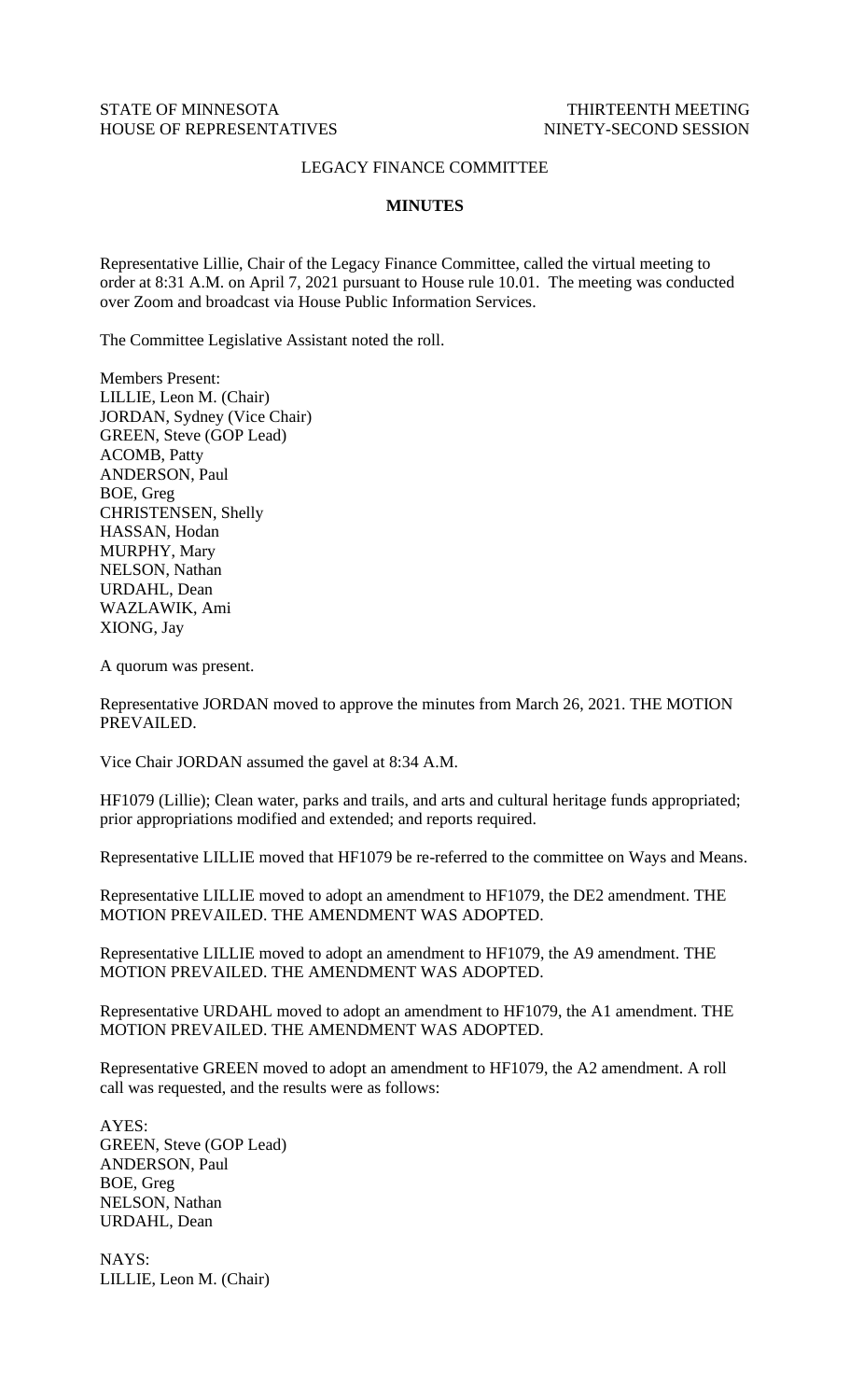JORDAN, Sydney (Vice Chair) ACOMB, Patty CHRISTENSEN, Shelly HASSAN, Hodan MURPHY, Mary WAZLAWIK, Ami XIONG, Jay

By a vote of 5 AYES and 8 NAYS, THE MOTION DID NOT PREVAIL. THE AMENDMENT WAS NOT ADOPTED.

Representative BOE moved to adopt an amendment to HF1079, the A4 amendment. A roll call was requested, and the results were as follows:

AYES: GREEN, Steve (GOP Lead) ANDERSON, Paul BOE, Greg NELSON, Nathan URDAHL, Dean

NAYS: LILLIE, Leon M. (Chair) JORDAN, Sydney (Vice Chair) ACOMB, Patty CHRISTENSEN, Shelly HASSAN, Hodan MURPHY, Mary WAZLAWIK, Ami XIONG, Jay

By a vote of 5 AYES and 8 NAYS, THE MOTION DID NOT PREVAIL. THE AMENDMENTW WAS NOT ADOPTED.

Representative BOE moved to adopt an amendment to HF1079, the A10 amendment. THE MOTION DID NOT PREVAIL. THE AMENDMENT WAS NOT ADOPTED.

Representative LILLIE renewed his motion that HF1079, as amended, be re-referred to the Committee on Ways and Means. A roll call was taken, and the results were as follows:

AYES: LILLIE, Leon M. (Chair) JORDAN, Sydney (Vice Chair) ACOMB, Patty ANDERSON, Paul CHRISTENSEN, Shelly HASSAN, Hodan MURPHY, Mary NELSON, Nathan URDAHL, Dean WAZLAWIK, Ami XIONG, Jay

NAYS: GREEN, Steve (GOP Lead) BOE, Greg

By a vote of 11 AYES and 2 NAYS, THE MOTION PREVAILED.

Chair LILLIE assumed the gavel at 9:39 A.M.